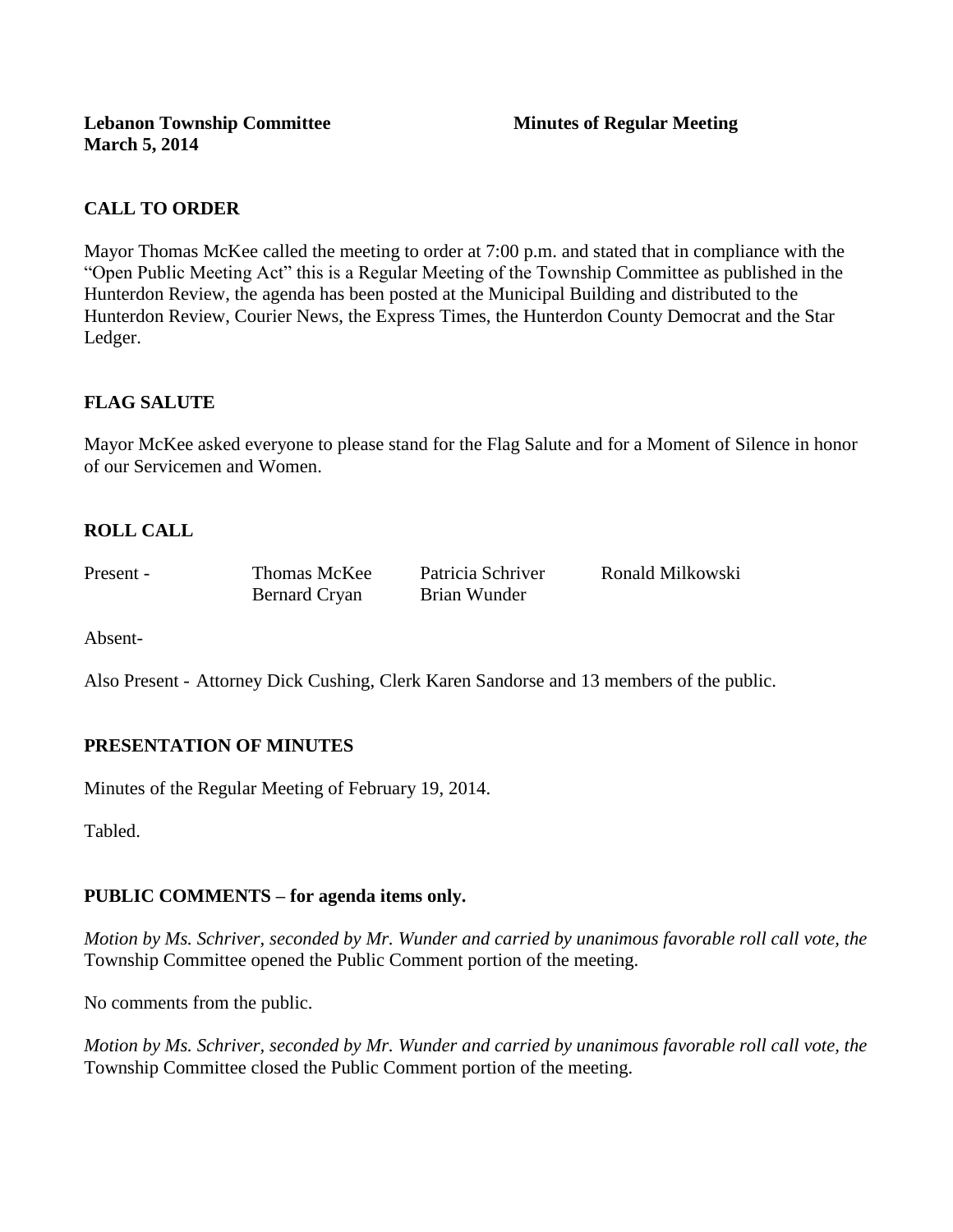LTCM 03/05/2014 Page 2 of 9

#### **ORDINANCES**

#### **Introduction**

#### **Ordinance No. 2014-02** *–* **Amend Chapter 400(Zoning)**

*Motion by Ms. Schriver, seconded by Mr. Wunder and carried by unanimous favorable roll call vote, the* Township Committee approved Ordinance No. 2014-02 as entitled below.

## **TOWNSHIP OF LEBANON COUNTY OF HUNTERDON ORDINANCE NO. 2014-02**

### **AN ORDINANCE TO AMEND THE REVISED GENERAL ORDINANCE OF THE TOWNSHIP OF LEBANON, COUNTY OF HUNTERDON, STATE OF NEW JERSEY, AND MORE SPECIFICALLY CHAPTER 400(ZONING)**

Public Hearing to be held on April 2, 2014.

#### **Ordinance No. 2014-03 – Emergency Management**

#### **Introduction**

*Motion by Mr. Wunder, seconded by Mr. Cryan and carried by unanimous favorable roll call vote, the* Township Committee approved Ordinance No. 2014-03 as entitled below.

### **TOWNSHIP OF LEBANON COUNTY OF HUNTERDON ORDINANCE NO. 2014-03**

### **ORDINANCE ADDING CHAPTER 78 ENTITLED "EMERGENCY MANAGEMENT" TO THE GENERAL ORDINANCES OF THE TOWNSHIP OF LEBANON, COUNTY OF HUNTERDON, AND THE STATE OF NEW JERSEY**

Public Hearing to be held on March 19, 2014.

#### **RESOLUTION**

## **Resolution No. 25-2014 – SUPPORTING A "NO PASSING ZONE" NJ ROUTE 31**

*Motion by Mr. Cryan, seconded by Ms. Schriver and carried by unanimous favorable roll call vote, the* Township Committee approved Resolution No. 25-2014 as written below.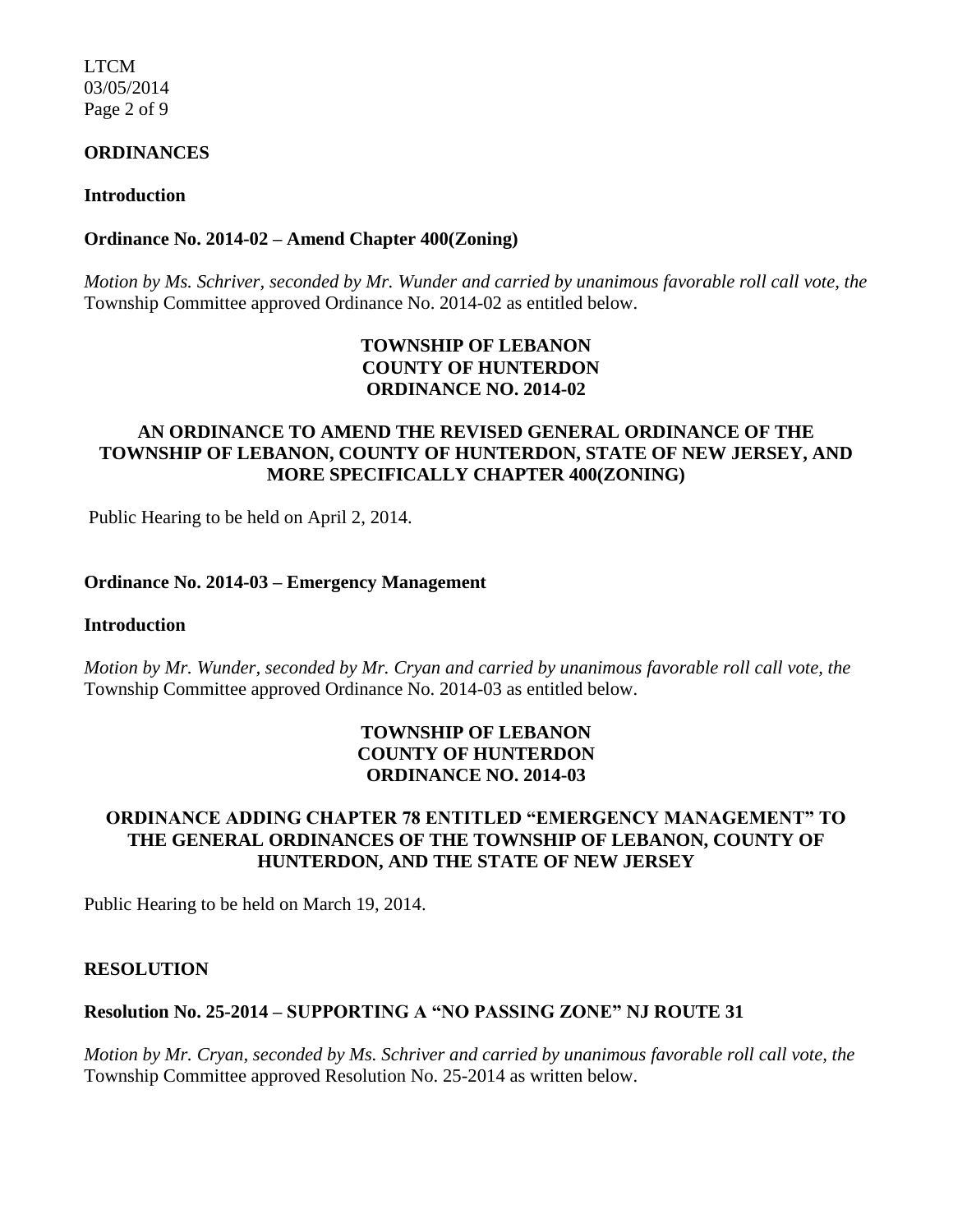LTCM 03/05/2014 Page 3 of 9

### **TOWNSHIP OF LEBANON COUNTY OF HUNTERDON STATE OF NEW JERSEY RESOLUTION NO. 25-2014**

## **SUPPORTING A "NO PASSING ZONE" NJ ROUTE 31**

WHEREAS, the New Jersey Department of Transportation (NJDOT) recently completed a traffic investigation on Route 31 in Lebanon Township; and

WHEREAS, NJDOT investigation revealed the current centerline pavement markings on Route 31 meet and conform to current design standards; and

WHEREAS, NJDOT will update existing records to reflect current No Passing Zone conditions along NJ Route 31.

NOW THEREFORE, BE IT RESOLVED by the Township Committee of the Township of Lebanon, Hunterdon County, in the State of New Jersey, that it supports the use of a "No Passing Zone" on Route 31 in Lebanon Township as recommended by the NJDOT.

BE IT FURTHER RESOLVED that a certified copy of this Resolution shall be forwarded to the NJDOT as requested.

## **Resolution No. 26-2014 – Urging the Legislature to Implement a Water Usage Tax**

*Motion by Mr. Cryan, seconded by Mr. Wunder and carried by unanimous favorable roll call vote*, *the* Township Committee approved Resolution No. 26-2014 as written below.

### **STATE OF NEW JERSEY COUNTY OF HUNTERDON TOWNSHIP OF LEBANON RESOLUTION NO. 26-2014 OF THE TOWNSHIP OF LEBANON, HUNTERDON COUNTY URGING THE LEGISLATURE TO IMPLEMENT A WATER USAGE TAX**

**WHEREAS**, The Highlands Water and Protection Act was passed by both houses of the New Jersey Legislature and signed into law on August 10, 2004 by Governor James McGreevy; and **WHEREAS**, The Highlands Water and Protection Act designated areas to be in the "preservation" or "planning" areas; and

**WHEREAS**, the Act reads, " The legislature finds and declares that the national Highlands Region is an area that extends from northwestern Connecticut across the lower Hudson River Valley and northern New Jersey into east Central Pennsylvania; that the national Highlands Region has been recognized as a landscape of special significance by the United States Forest Service; that the New Jersey portion of the national Highlands Region is nearly 800,000 acres, or about 1,250 miles, covering portions of 88 municipalities in seven counties; and

**WHEREAS**, The Act additionally reads, "The Legislature further finds and declares that the New Jersey Highlands is an essential source of drinking water, providing clean and plentiful drinking water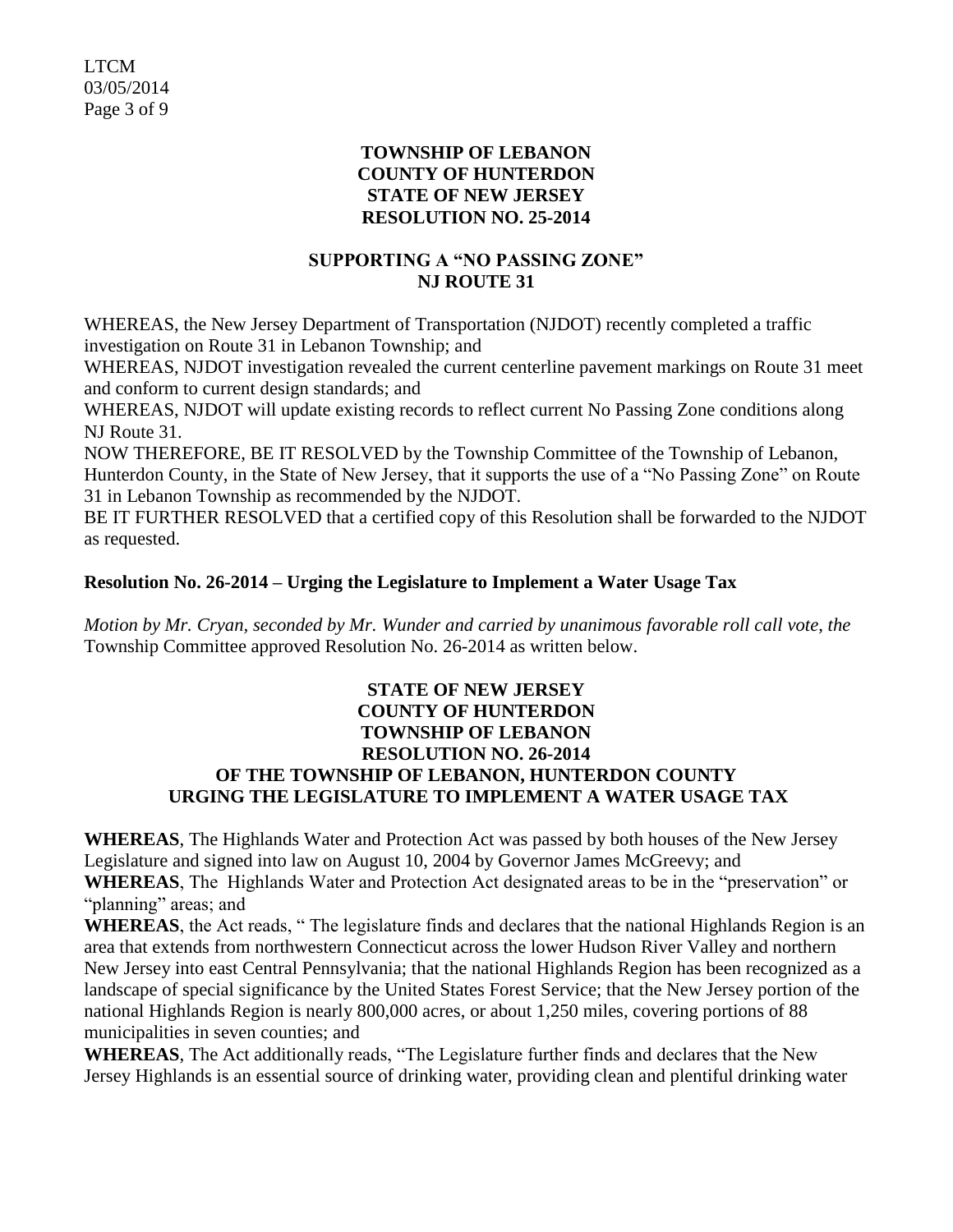LTCM 03/05/2014 Page 4 of 9

for one-half of the State's population, including communities beyond the New Jersey Highlands, from only 13 percent of the State's land area"; and

**WHEREAS**, the Township of Lebanon, County of Hunterdon is located in both the Preservation and Planning Areas; and

**WHEREAS**, the value and equity of the land has decreased dramatically for those property owners in the Township and Highlands Act region; and

**WHEREAS**, the Township also is restricted in bringing economic opportunity, jobs and growth forcing existing taxpayers to pay higher amounts due to lack growth and smart development; and

**WHEREAS**, areas located outside of the "Highlands Area" are using highlands resources without paying or compensating those affected communities:

**NOW, THEREFORE, BE IT RESOLVED**; that the Mayor and Township Committee of the Township of Lebanon, County of Hunterdon, strongly urge the New Jersey State Senate and General Assembly to craft a bill which would charge those who use Highlands Area water to compensate those communities impacted by the Act,

**AND BE IT FURTHER RESOLVED**; that the Mayor and Township Committee of the Township of Lebanon, County of Hunterdon will forward this resolution to every municipality located within the territory of the Highlands Water and Protection Act Region.

# **Resolution No. 27-2014 – Governor's Council on Alcoholism and Drug Abuse Fiscal Grant Cycle**

*Motion by Ms. Schriver, seconded by Mr. Wunder and carried by unanimous favorable roll call vote, the* Township Committee approved Resolution No. 27-2014 as attached.

# **OLD BUSINESS**

## **Schedule Township Dinner**

*Motion by Mr. Wunder, seconded by Mr. Cryan and carried by unanimous favorable roll call vote, the* Township Committee scheduled the Township's Volunteer Dinner for May 10, 2014 to be held at the Bloomsbury Hose Company.

## **DPW Garage Floor**

Mr. Wunder asked for an update on the DPW garage floor issue. Mr. Cryan stated that the Township Engineer is going to shoot the floor for levels and will be providing budgetary pricing but he has not heard from him to date.

## **Squad Building Lease**

Mr. Wunder asked about the status of the lease with the Fire Department for the Squad building. Mr. Cryan stated that the Fire Department is in process of reviewing the lease.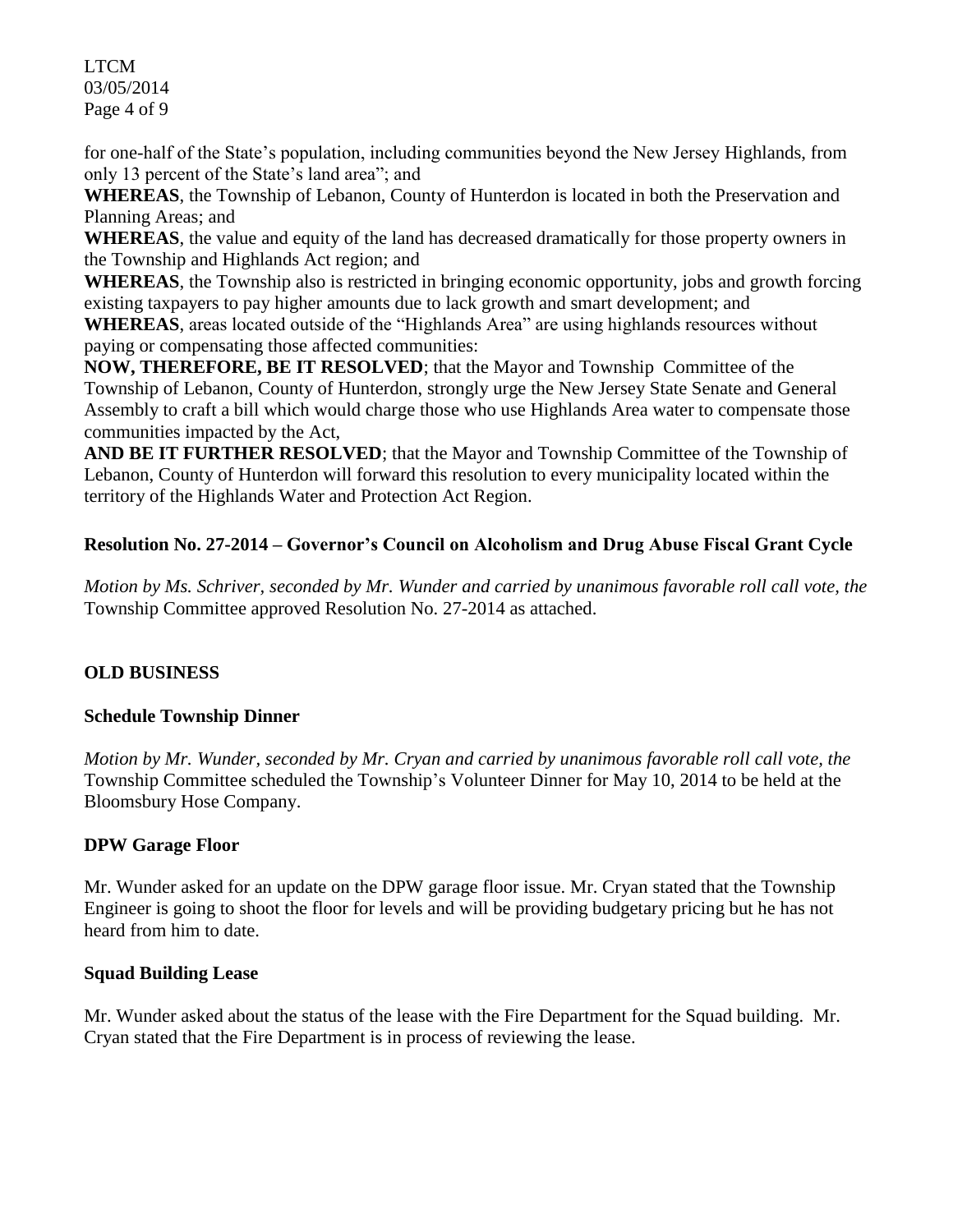LTCM 03/05/2014 Page 5 of 9

## **Cell Tower Matter**

Mr. Wunder asked about the status of the Cell Tower matter. Attorney Cushing stated that he spoke to the Nextel attorney today and he thought that the matter was resolved. He informed Attorney Cushing that he would be following up with his client. Attorney Cushing stated that he made it clear that the Township takes the position that rent began commencing when the Township wrote them a letter. Attorney Cushing stated that he will provide the Committee with an update once he hears back from the Nextel attorney.

## **Wolek Property Acquisition**

Attorney Cushing stated that the property owner had been sent the Form of Agreement 6 or 8 months ago. Their attorney raised the question as to whether or not there needed to be an adjustment with their mortgage company. Attorney Cushing's office redrafted the proposal to take the mortgage company into account. Attorney Cushing sent the agreement back to the Wolek's attorney who then sent it on to Woleks. The attorney informed Attorney Cushing that he has not heard from the Woleks in a while and suggested that someone from the Township reach out to them. Mr. Milkowski will speak to the Woleks.

## **LOSAP**

Attorney Cushing provided all with the history of the LOSAP issue, which began in 2012, and has not yet been resolved. A dispute had developed between Fire Department members as to what an active member is. Attorney Cushing stated that either perspective could be argued. There was an additional dispute, which occurred at the same time, as to whether a Township Committeeman's actions were improper with respect to voting on a matter. The then, Mayor Wunder, took the matter to the prosecutor's office for investigation. There was no criminal activity found, however; it was recommended that a review of the LOSAP program be conducted by an independent agency. The matter was sent to the Department of Community Affairs. Attorney Cushing does not believe that the Department ever commented in any way. Attorney Cushing stated that in order to address the issue the Township hired an accounting firm, who was recommended by the DCA, to conduct a review of the Township's LOSAP program. The auditing firm did a very detailed review of a number of years and concluded that there were a number of issues that had to be addressed. In response to the auditor's report the Township decided that they needed a way to implement the conclusions reached by the auditor and guidance on how to do so. The Committee obtained quotes from the auditor who conducted the review as well as the Township's auditor, Anthony Ardito. Mr. Ardito's quote was substantially lower than the outside auditor. The Township appointed Mr. Ardito to figure out a way to move forward with the program, by rectifying any miscalculations that may have been made, and to assist with the proper application of the LOSAP requirements. Mr. Ardito was engaged to move forward with the process and he has.

Attorney Cushing stated that the State Comptroller's office had also begun an examination of LOSAP procedures in Lebanon Township and around the State. It appears that there are inconsistencies as to how the LOSAP program is being applied. Attorney Cushing stated that it is his understanding that the Comptroller's office is attempting to see if there is a more uniform way to apply the LOSAP rules. Attorney Cushing stated that, at the request of the Comptroller's office, documents have been collected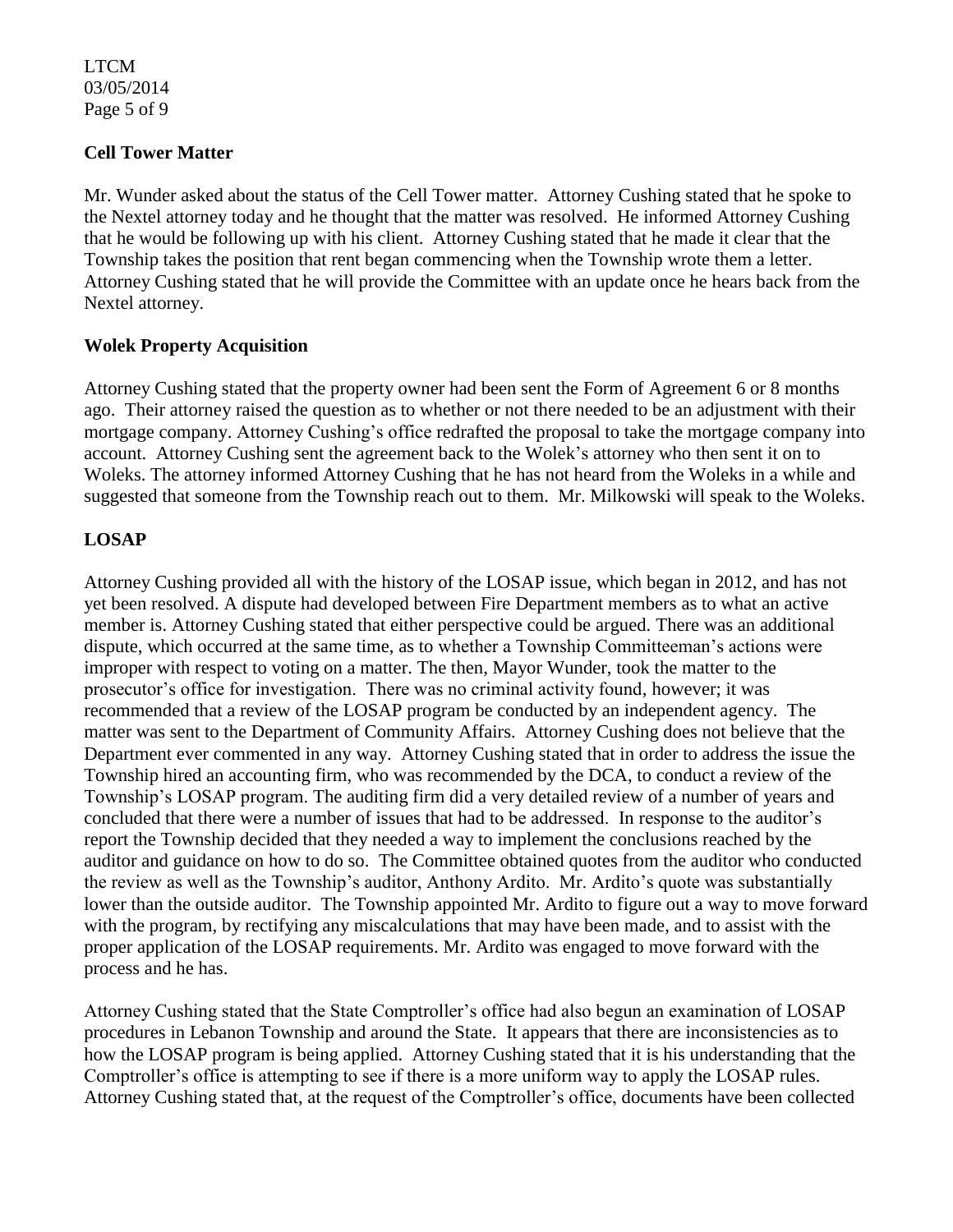### LTCM 03/05/2014 Page 6 of 9

by the Clerk's office and the Fire Department and interviews have been conducted in Township as well as other municipalities in the State.

Attorney Cushing stated that due to the investigations the Township has not paid into the accounts of the Fire Department volunteers for the 2011-2013 years. Therefore, the program is not being applied and the emergency service volunteers are not receiving the very small reward that the program provides for. Attorney Cushing stated that the Township is now in a "holding pattern". Respectively, they did not want to have the Township Auditor proceed with the audit and interfere with the Comptroller's investigation. There is also the possibility of receiving different recommendations from the Comptroller and the Township Auditor which may cause the need to go through the process again. Ordinances may need to be changed and the Fire Department by-laws may need to be amended. The Township Committee would like to do it correctly the first time.

Attorney Cushing asked a representative from the Comptroller's office if it would be acceptable to proceed with the Township's audit and asked when their investigation would be complete. Attorney Cushing was only informed that the investigation is ongoing.

Attorney Cushing suggested to the Committee, that a letter be sent to the State Comptroller asking if their investigation is going to be finalized soon and to also ask if they have any issues with the Township proceeding with the audit to be conducted by Mr. Ardito. This way the emergency service volunteers can receive what they rightfully deserve.

*Motion by Ms. Schriver, seconded by Mr. Wunder and carried by favorable roll call vote, the Township*  Committee authorized Attorney Cushing to write a letter to the State Comptroller's office indicating the Committee's concern in completing the Township's LOSAP audit and requesting a timeframe for the completion of their investigation. AYES: Schriver, McKee, Wunder ABSTAIN: Milkowski, Cryan

## **NEW BUSINESS**

## **Raffle License Applications (2) – St. John Neumann Church – June 7, 2014**

*Motion by Ms. Schriver, seconded by Mr. Cryan and carried by unanimous favorable roll call vote, the* Township Committee approved two Raffle License Applications for St. John Neumann Church for an event to be held on June 7, 2014.

## **PRESENTATION OF VOUCHERS**

Committee Members provided a description of vouchers exceeding \$1000.00.

*Motion by Ms. Schriver, seconded by Mr. Wunder and carried by unanimous favorable roll call vote, the* Township Committee approved the March 5, 2014 bill list in amount of \$2,819,162.39.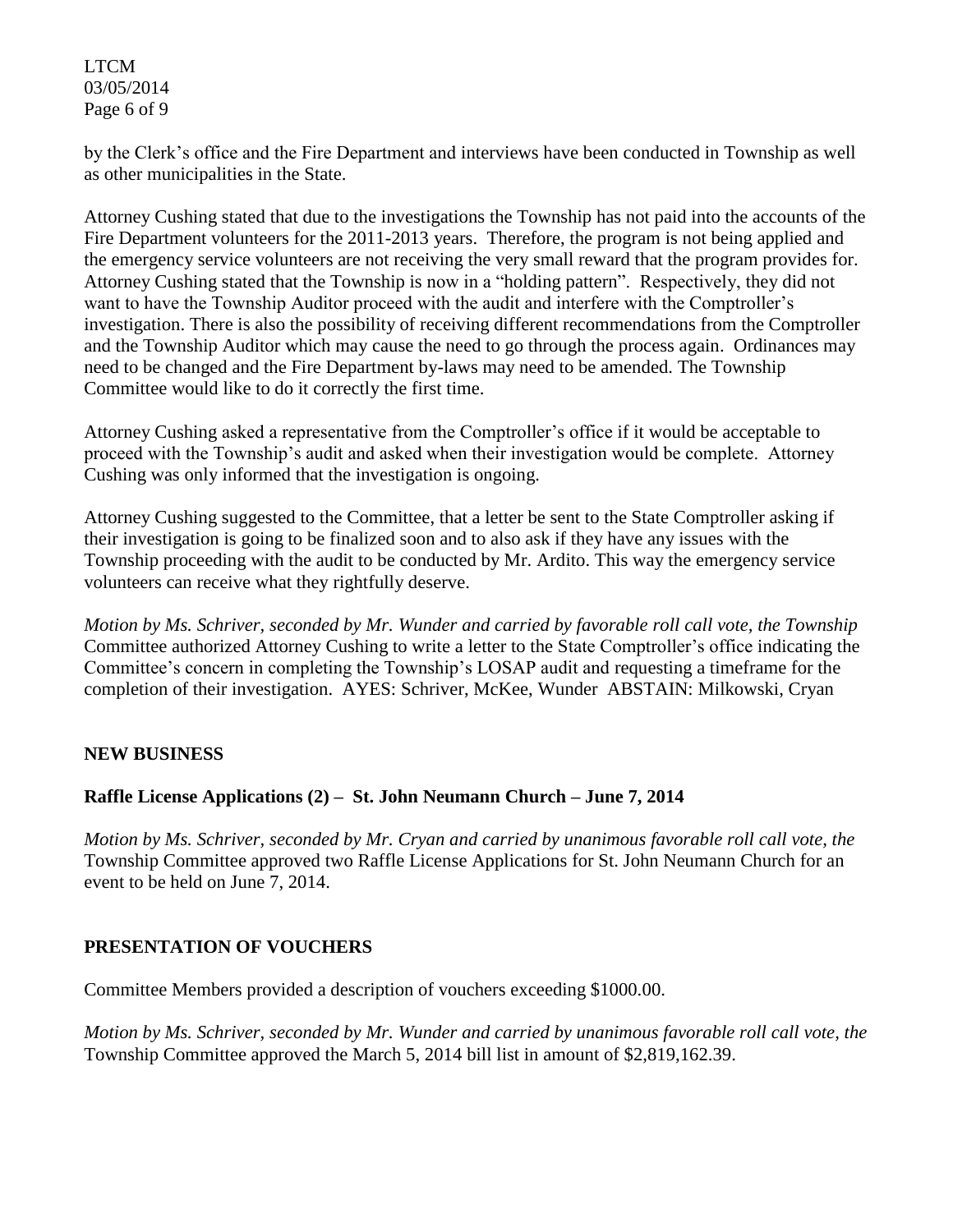LTCM 03/05/2014 Page 7 of 9

### **CORRESPONDENCE**

- a. HART Commuter Information Services Thank you to Road Crew
- b. Mr. Rob Whiteley Bunnvale Library

### **PUBLIC COMMENTS**

*Motion by Mr. Cryan, seconded by Ms. Schriver, and carried by unanimous favorable roll call vote,* the Township Committee opened the Public Comment portion of the meeting at 7:43p.m.

Ms. Laurie Hoffman stated that in the past the Township Committee discussed establishing service awards for the employees and questioned the status of the subject. The Committee has not moved forward with the service awards at this time.

Ms. Hoffman asked for clarification on the proposed Zoning Ordinance amendments.

Mr. Joe Maruzio, member of the Board of Adjustment commended the Committee on the proposed Zoning Ordinance.

*Motion by Mr. Wunder, seconded by Mr. Cryan and carried by unanimous favorable roll call vote, the* Township Committee closed the public comment portion of the meeting at 7:48 p.m.

#### **Resolution No. 28-2014 –Executive Session**

*Motion by Ms. Schriver, seconded by Mr. Wunder and carried by unanimous favorable roll call vote,* the Township Committee approved Resolution No. 28-2014 and convened in executive session at 7:49 p.m.

## TOWNSHIP OF LEBANON COUNTY OF HUNTERDON STATE OF NEW JERSEY RESOLUTION NO. 28-2014 RESOLUTION AUTHORIZING EXECUTIVE SESSION

WHEREAS, the Open Public Meetings Act; *N.J.S.A.* 10:4-6 *et seq*., declares it to be the public policy of the State to insure the right of citizens to have adequate advance notice of and the right to attend meetings of public bodies at which business affecting the public is discussed or acted upon; and

WHEREAS, the Open Public Meetings Act also recognizes exceptions to the right of the public to attend portions of such meetings; and

 WHEREAS, the Mayor and Committee find it necessary to conduct an executive session closed to the public as permitted by the *N.J.S.A*. 40:4-12; and

 WHEREAS, the Mayor and Committee will reconvene in public session at the conclusion of the executive session;

NOW, THEREFORE, BE IT RESOLVED by the Mayor and Committee of the Township of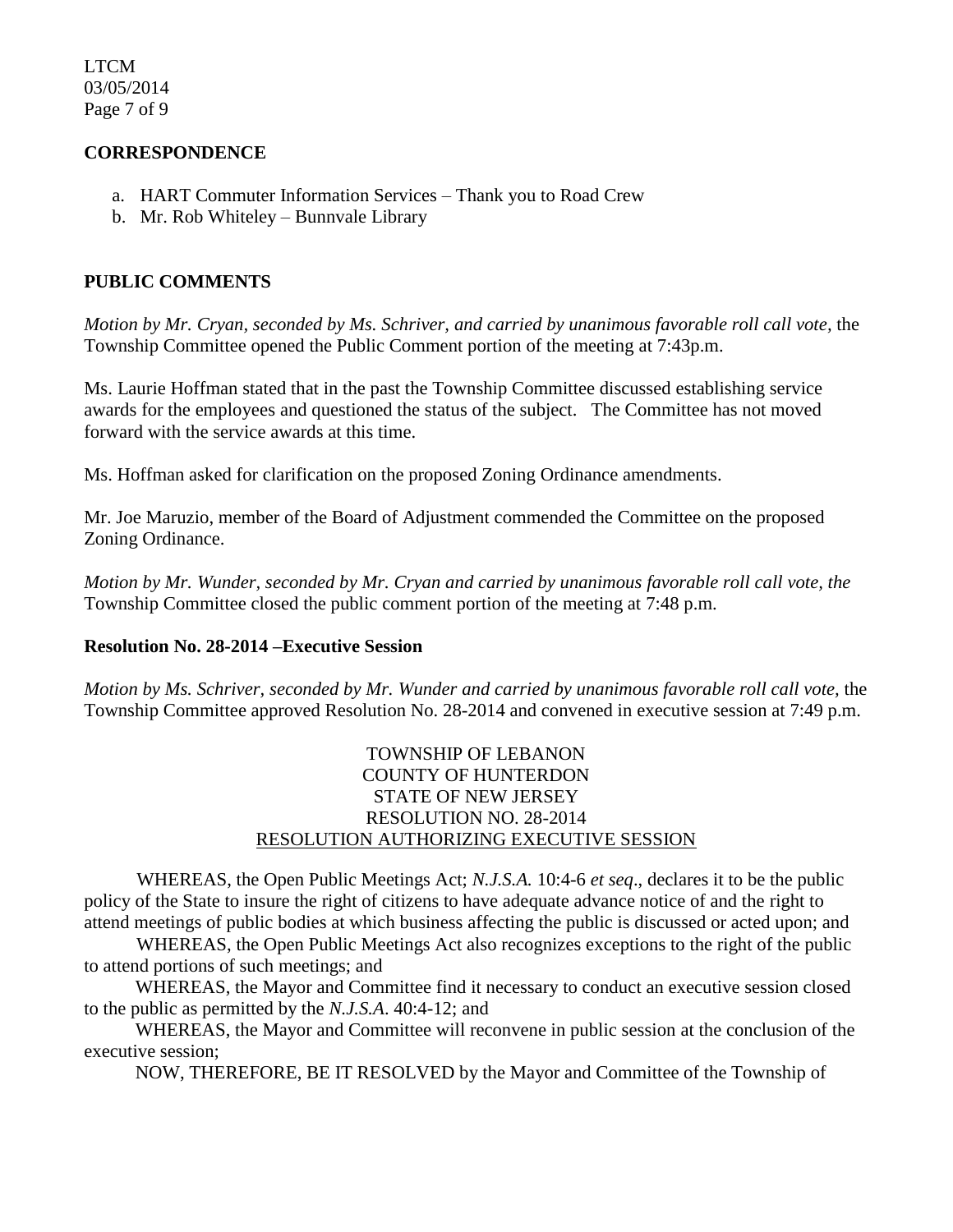LTCM 03/05/2014 Page 8 of 9

Lebanon, County of Hunterdon, State of New Jersey that they will conduct an executive session to discuss the following topic(s) as permitted by *N.J.S.A*. 40:4-12:

A matter which Federal Law, State Statute or Rule of Court requires be kept confidential or excluded from discussion in public (Provision relied upon:

\_\_\_\_\_\_\_\_\_\_\_\_\_\_\_\_\_\_\_\_\_\_\_\_\_\_\_\_\_\_\_\_\_\_\_\_\_\_\_\_\_\_\_\_\_\_\_\_\_\_\_\_\_);

A matter where the release of information would impair a right to receive funds from the federal government;

A matter whose disclosure would constitute an unwarranted invasion of individual privacy;

A collective bargaining agreement, or the terms and conditions thereof (Specify contract:

\_\_\_\_\_\_\_\_\_\_\_\_\_\_\_\_\_\_\_\_\_\_\_\_\_\_\_\_\_\_\_\_\_\_\_\_\_\_\_\_\_\_\_); A matter involving the purpose, lease or acquisition of real property with public funds, the setting of bank rates or investment of public funds where it could adversely affect the public interest if discussion of such matters were disclosed; Real Estate Acquisitions

Tactics and techniques utilized in protecting the safety and property of the public provided that their disclosure could impair such protection;

\_\_\_\_\_\_Investigations of violations or possible violations of the law;

 X Pending or anticipated litigation or contract negotiation in which the public body is or may become a party; (The general nature of the litigation or contract negotiations is**: Centurion, Quarry Matter and EJ Skidmore OPRA**

 Professional Service Contracts\_\_\_\_\_\_. The public disclosure of such information at this time would have a potentially negative impact on the municipality's position in the litigation or negotiation; therefore this information will be withheld until such time as the matter is concluded or the potential for negative impact no longer exists.

 Matters falling within the attorney-client privilege, to the extent that confidentiality is required in order for the attorney to exercise his or her ethical duties as a lawyer; (The general nature of the matter is:

OR the public disclosure of such information at this time would have a potentially negative impact on the municipality's position with respect to the matter being discussed; therefore this information will be withheld until such time as the matter is concluded or the potential for negative impact no longer exists.*)*;

 X Matters involving the employment, appointment, termination of employment, terms and conditions of employment, evaluation of the performance, promotion or disciplining of any specific prospective or current public officer or employee of the public body, where all individual employees or appointees whose rights could be adversely affected have not requested in writing that the matter(s) be discussed at a public meeting; (The employee(s) and/or general nature of discussion is: X Union Contract the public disclosure of such information at this time would violate the employee(s) privacy rights; therefore this information will be withheld until such time as the matter is concluded or the threat to privacy rights no longer exists.; **Kiley**

Deliberation occurring after a public hearing that may result in the imposition of a specific civil penalty or loss of a license or permit;

BE IT FURTHER RESOLVED that the Mayor and Committee hereby declare that their discussion of the subject(s) identified above may be made public at a time when the Township Attorney advises them that the disclosure of the discussion will not detrimentally affect any right, interest or duty of the Township or any other entity with respect to said discussion.